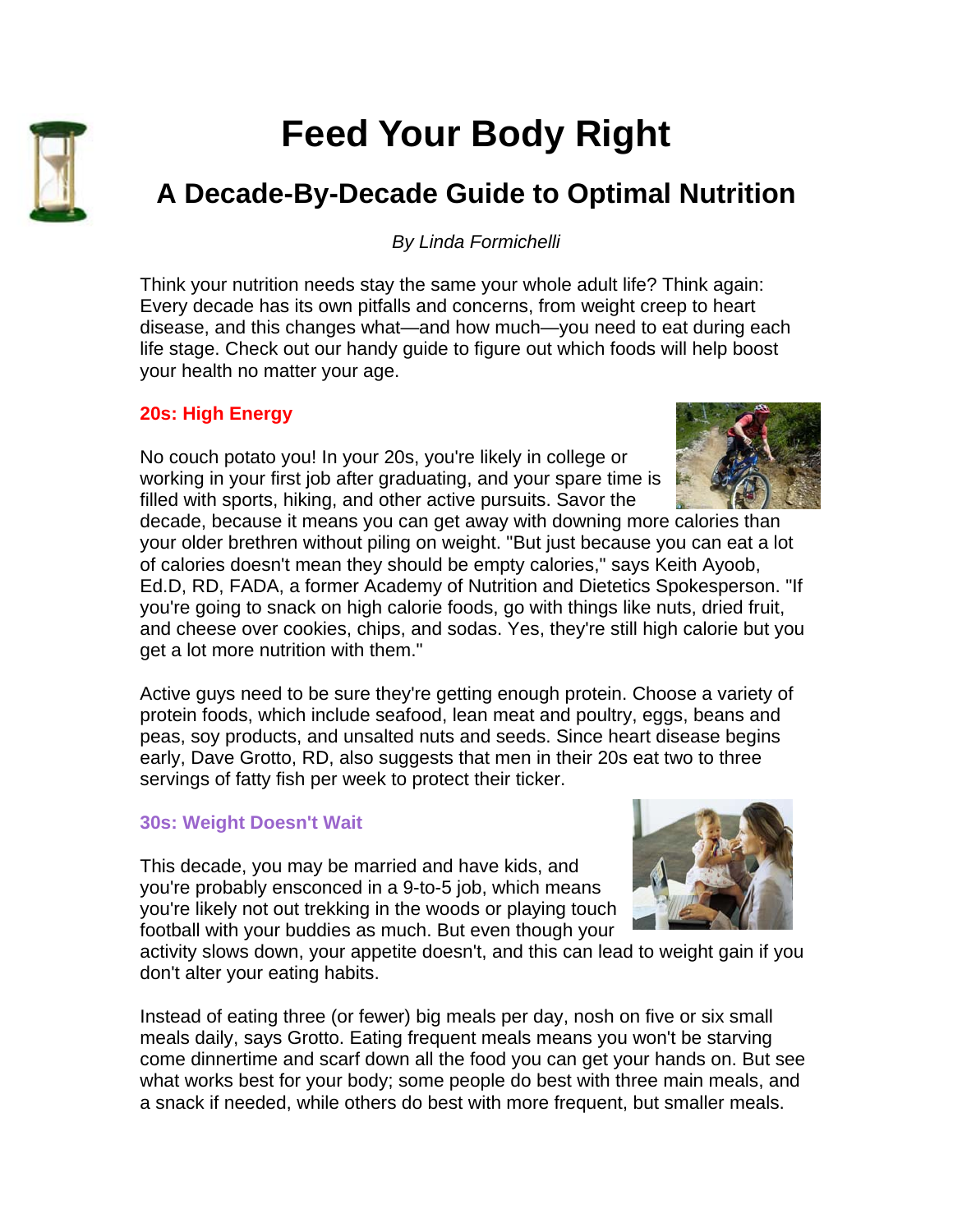#### **40s: Fiber Fail**

The 40s is when you start to see heart disease rear its head. Fiber, especially soluble fiber, which works like a sponge to soak up cholesterol, can help keep your heart healthy. "The goal for most guys is to try to work their way



up to about 35 grams of fiber per day," says Grotto. "The average guy is probably getting somewhere between 12 and 15 grams."

Beans are the fiber-phile's best friend, and veggies, fruits and whole grains are also fiber-rich foods.

You're probably not getting out in the sun as much as you did in younger years, which means you could also below on Vitamin D, which is manufactured from sunlight. But you can also get Vitamin D from some foods. Most of it in this country is obtained from fortified foods, especially fluid milk and some yogurts. Some other foods and beverages, such as breakfast cereals, margarine, orange juice, and soy beverages, also are commonly fortified with this nutrient. Natural sources of Vitamin D include some kinds of fish (such as salmon, herring, mackerel, and tuna) and egg yolks.

Adequate Vitamin D also can help reduce the risk of bone fractures. If you think you're not getting enough Vitamin D, talk to your doctor.

### **50s: Busting Disease**

Disease control—heading off cancer, heart disease, and other diseases—becomes a major focus in your 50s. That's why noshing on



antioxidants is key; these compounds bust the free radicals that react with components of the cell and that increase your risk for chronic diseases. To keep free radicals in check, Grotto recommends eating plenty of anything ending in erry, such as blueberries, strawberries, cranberries, and raspberries. Other colorful plant foods work too.

If you have high cholesterol or if high triglycerides kick in, "In addition to exercise you may need to cut back on things like added sugar and added fat, and keep desserts to a minimum," says Ayoob. Craving something sweet? Try an ounce of heart-healthy dark chocolate. "Does it have fat in it? Yes, but most of the fat is stearic acid, which is cholesterol neutral," Ayoob says. "And the flavonols tend to increase blood flow, so that's good for you."

Men in their 50s and beyond should also consume foods fortified with Vitamin B12, such as fortified cereals.